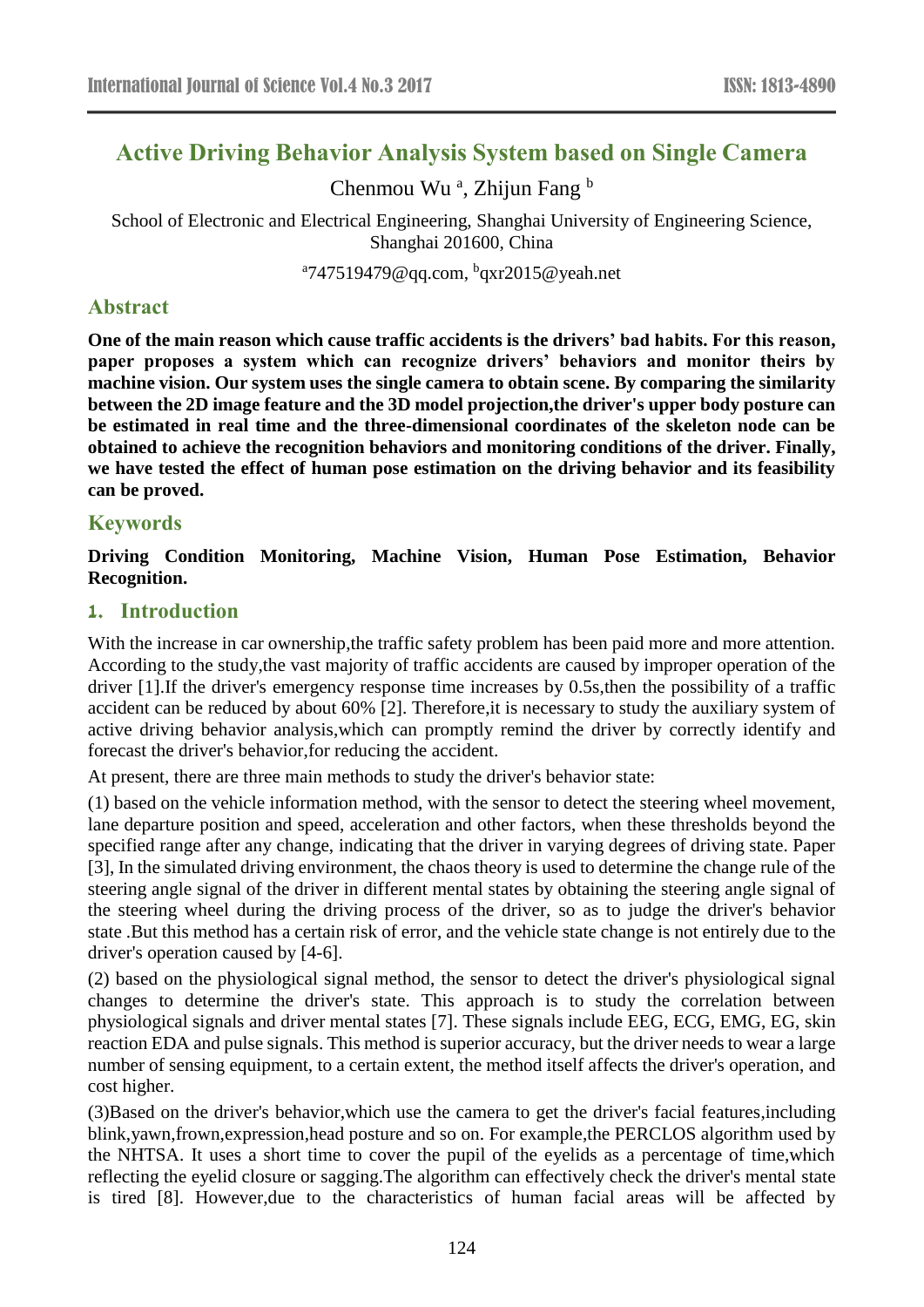brightness,angles and many other factors interfere,resulting in robustness is not high. And cannot handle the facial part of the block,the driver called,with sunglasses and other special circumstances.

In this paper,we propose a method based on the three-dimensional attitude estimation of the upper body of the human body,and determine the driver's behavior by detecting the driver's behavior.Finally,we set up an auxiliary system for active driving behavior analysis.

# **2. Organization of the Text**

In this paper,we improve the accuracy and speed of the method proposed by Shian-Ru Ke [9] and Ruizhi Sun [10],and apply it on our auxiliary driving behavior analysis of the auxiliary system. The block diagram of the system is shown in Fig.1.



Fig. 3 Active driving behavior analysis system flow chart

In this paper ,We optimizes the method of extracting the 2D features of the image,partially corrects its cost formula,and uses the simulated annealing algorithm instead of APSO to minimize the cost function,thus realizing the 3D model tracking to estimate Predict the driver's posture and use OpenGL to get real three-dimensional coordinates of the 8 skeletal nodes of the human body. And finally the behavior of the driver to identify,so as to determine the current state of the driver's state.

### **2.1 Determine the Location of the Human Body**

Our system environment is in the car, the camera has always been the picture of the front of the upper body, so with two conditions to determine the general position of the human body to improve efficiency.

The first condition is to use the face to roughly determine the human area. We uses Cascade CNN [11] instead of haar-like and Adaboost [12, 13] to determine the face area. Cascade CNN is greater than speed and accuracy relative to haar algorithm. Another condition is to determine the face and hands. In all areas with skin color characteristics, we look for the three largest areas that meet this feature as the position of head and hands. Then, we calculate the distance between them, based on the three positions in most cases can constitute the characteristics of the triangle to establish the relationship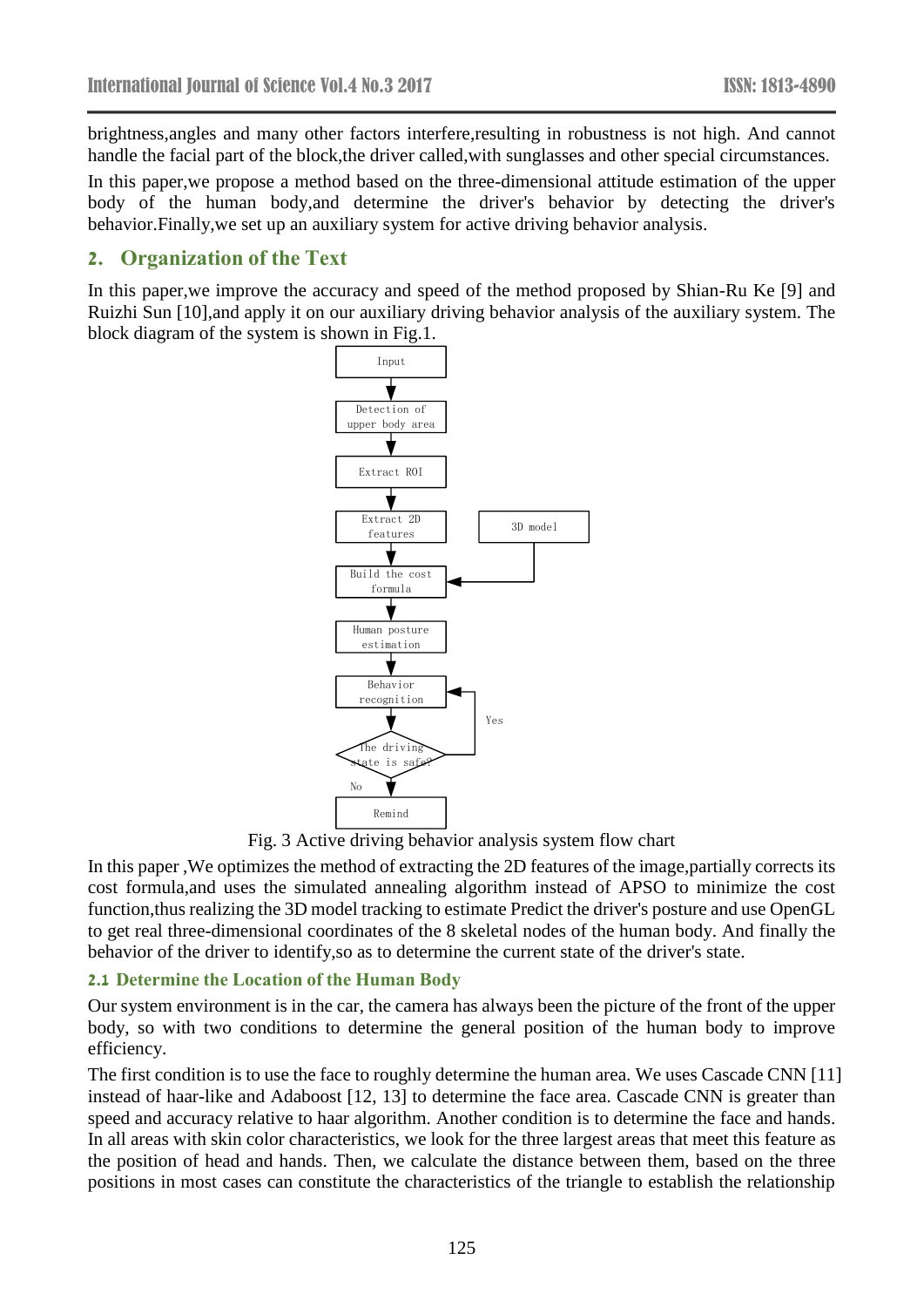between the function 1.If  $r_d \leq 1$  and  $d_3 \leq d_1 + d_2$ , we think it maybe exists human, and then determine the general position. Eventually, the human body region is extracted from each frame in real time.

$$
r_d = \frac{d_3}{d_1 + d_2} \tag{1}
$$

Where  $d_i$  is the distance from the head to the left,  $d_2$  is the distance from the head to the right,  $d_3$  is the distance between the hands, and  $r_d$  is the distance between the hands and the head.

#### **2.2 Extraction of 2D Features.**

We use the system in the two-dimensional features are Edge, color, Projection and so on. The human body has a very obvious edge feature, which often used in human posture estimation. In this paper, we use the classical Sobel operator [14] and add the inter-frame variation to enhance the edge detection. Color as an intuitive visual feature, can well reflect the appearance of the target image and the scene in which it is one of the widely used features in the field of computer vision. HSV is visually closer to human visual perception of color and is superior to RGB in confrontation noise [15, 16]. By setting the skin color detection model in a specific area in the HSV color space, the region where the hue (H) satisfies [5, 25], the saturation (S) satisfies [50,200], and the luminance (V) satisfies [20,200]. The skin color image template is defined as Equation 2.

$$
\text{Im}_{\text{skin}}^{t} = \text{Im}_{\text{skin}}^{t} \cap \text{Im}_{\text{skin}}^{t-1} \cup (\text{Im}_{\text{skin-motion}}^{t-1} \cup \text{Im}_{\text{skin\_subtraction}}^{t})
$$
(2)

Where  $\text{Im}_{\text{skin}}^{\text{t}}$  is the skin image detected by the current frame,  $\text{Im}_{\text{skin}}^{\text{t}}$  is the skin image detected by the previous frame,  $\lim_{s \to s}$  *th*<sup>t-1</sup></sup> *is* the area where the skin color of the previous frame changes, and *t* Im'<sub>skin\_subtraction is the image of the skin image between the two frames,  $I^{m'}_{skin}$  is the final frame of the</sub> current skin image template.

In Fig.2, the 2D projection feature template is defined as

 $\rm{Im}_{subtattice}\!=\rm{Im}_{subtactic} \cup \rm{Im}_{_{edge}} \cup \rm{Im}_{_{skip}}$ , where  $\rm{Im}_{subtactic}$  is obtained by the background difference of two frames, and  $\text{Im}_{\text{edge}}$  and  $\text{Im}_{\text{skin}}$  are mentioned above.



Fig. 3 Im<sub>silhouette</sub>

### **2.3 Cost Function.**

The essence of the human body posture estimation is that each model makes the 3D model in a limited range to do random movement, and then in each movement through the cost function to determine the 3D model and the human upper body of the best match image, the simulation model to track to The process of the human body. In this paper, we construct the cost function, as shown in Equation 3, which includes the edge score, the motion score, the projection score, the scale score, the skin score and the arm score, and the total of the six characteristic scores.  $W_n(n=1,2,3,4,5)$  is the weight value, the scores are determined by Equation 4.

$$
Cost = W_0 * S_{edge} + W_1 * S_{motion} - W_2 * S_{silhouette} + W_3 * S_{ratio} + W_4 * S_{skin} + W_5 * S_{arm}
$$
\n(3)

$$
Score(i, j) = \max_{n} (\sum I_{xor}(\alpha, \beta) / Area(O_{(i, j, n)}))
$$
\n(4)

Where  $O_{(i,j,n)}$  is the position of a body part on a 2D image, n is the number of iterations, Area is the selected area, and  $(a, \beta) \in O_{(i,j,n)}$ :  $(i,j)$  is the coordinate of the selected part. I<sub>xor</sub> is the intersection of the 2D image projection and the 3D model projection.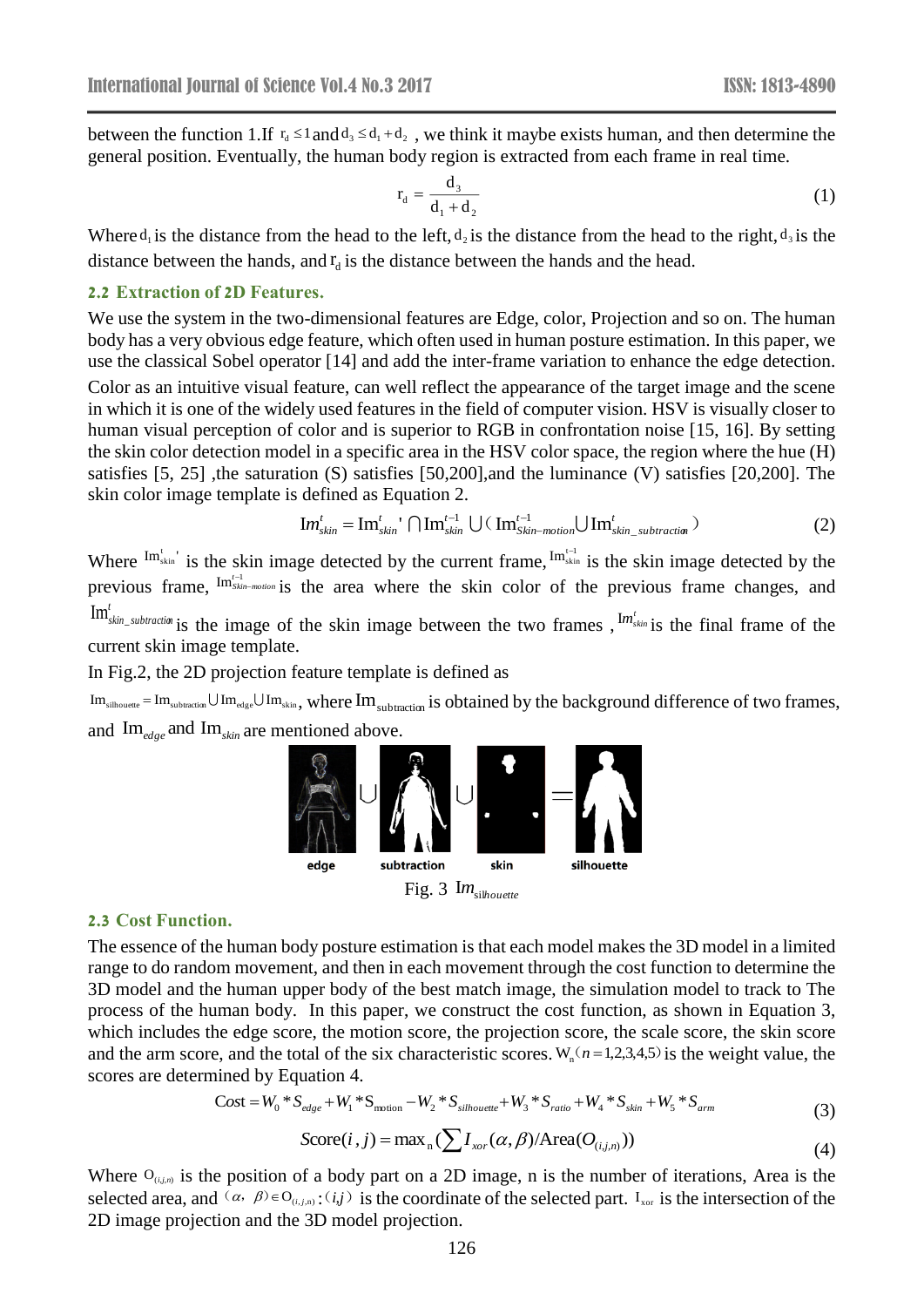### **2.4 Simulated Annealing Algorithm.**

Simulated annealing algorithm is used to minimize the cost function, the smaller of cost function, the higher similarity of matching. Compared to the particle swarm optimization algorithm, simulated annealing is more efficient and achieves similar effects. The algorithm flow is shown in Fig.3.



Fig. 3 Simulated annealing algorithm flow chart

## **3. Experimental Results and Analysis**

The auxiliary system of active driving behavior analysis proposed in this paper is based on Windows10 64-bit system, the processor is Inter (R) Core (TM) i7-5500U CPU@2.40GHz,RAM 4.00GB,and OpenCV2.4.9,OpenGL,Visual Studio2013 configuration environment, the use of C + + programming, the algorithm was implemented. The experimental results have an image size of 640 X 320 and 25-35fps.

This paper determines the case of normal driving and one-hand driving by calculating the ratio between the distance between the left and right hands and the shoulder width. For four kinds of driving behavior pose estimation in Fig.4, the initial value of the ratio cutoff point is replaced by the diameter of the steering wheel (35.5-40.5cm) and the distance between the hands and the standard adult man's shoulder width (45-55cm) is 0.85. But because the palm of your hand and the steering wheel after the distance is bound to be greater than the diameter of the steering wheel and the shoulder width of each person should be modified in the initial value after a number of experiments found in the hand away from the steering wheel when the ratio curve to a rapid upward trend, Change the value of the demarcation point to 1, as shown in Fig.5.

In the process of answering the phone, the distance between the hand and the head will be closer. As showed in Fig.6, the blue line is the distance between the right hand and the head, and the red line is the distance between the left and right hands. As showed in the figure, when the distance between the former call will be reduced while the latter will increase rapidly, the program is feasible.

In the case of drunkenness / fatigue driving, the head coordinates will change significantly. Fig.7 blue line for the normal driving coordinate, red line for the drunk driving coordinates. In normal driving, the coordinates of the x-axis will fluctuate, but the whole is in a certain range, and when the intoxicated state, the coordinates will be significantly undulating. Similarly, in the y-axis and z-axis in the ups and downs is particularly prominent, the experimental process, this article in 6 seconds to simulate the three times doze, in Fig.8 and Fig.9, there are three obvious ups and downs. It is shown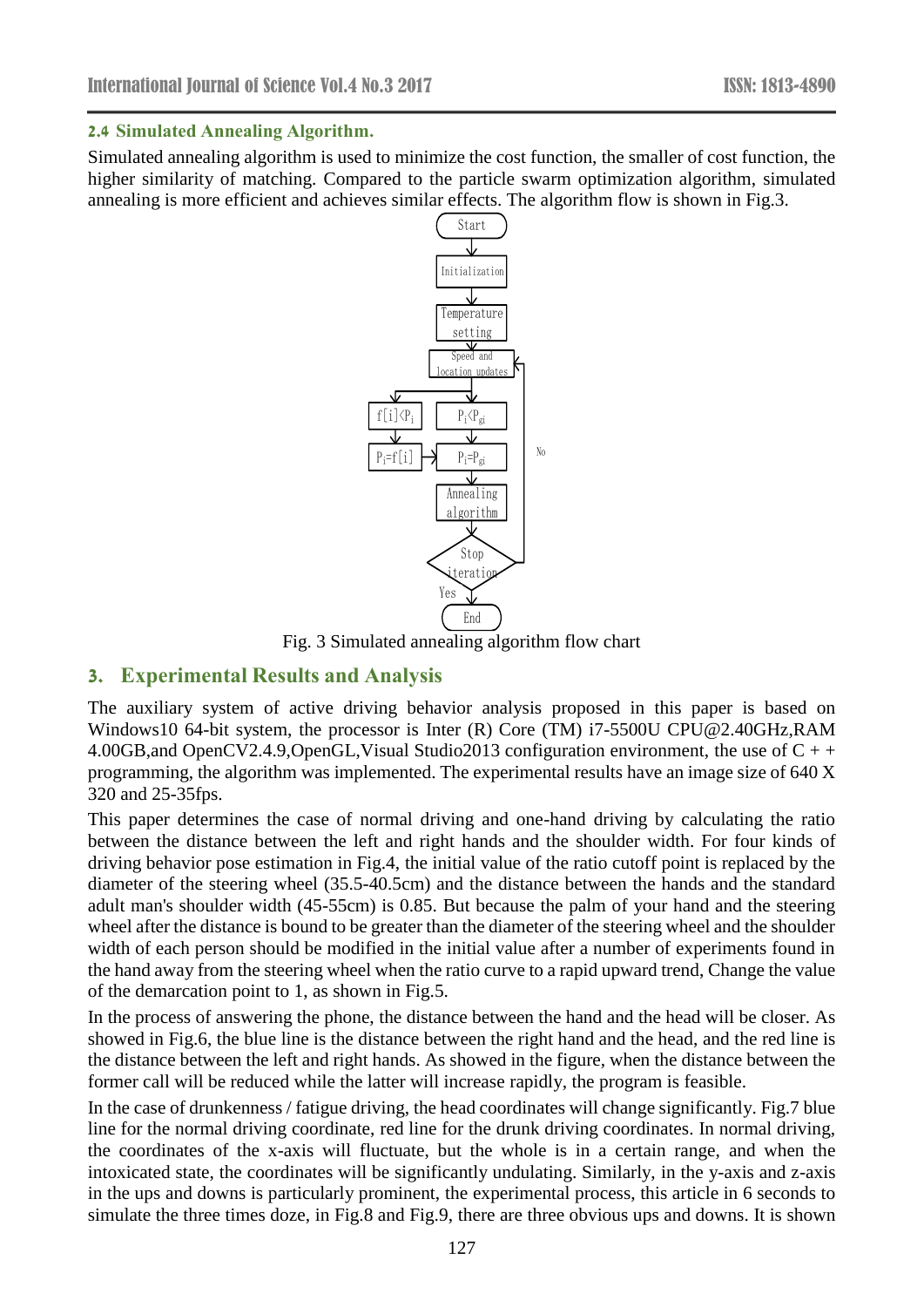that this paper through the coordinates of the change to confirm whether the driver drunk / fatigue driving the feasibility.



Fig. 4 Four kinds of driving behavior pose estimation



Fig.5 Ratio of the distance between Fig.6 The distance between the hand and the hand the shoulder and hands.  $\frac{100}{\text{cm}}$  The hand and the head the hand the shoulder and hands.









Fig. 9 Head z-axis coordinate curve